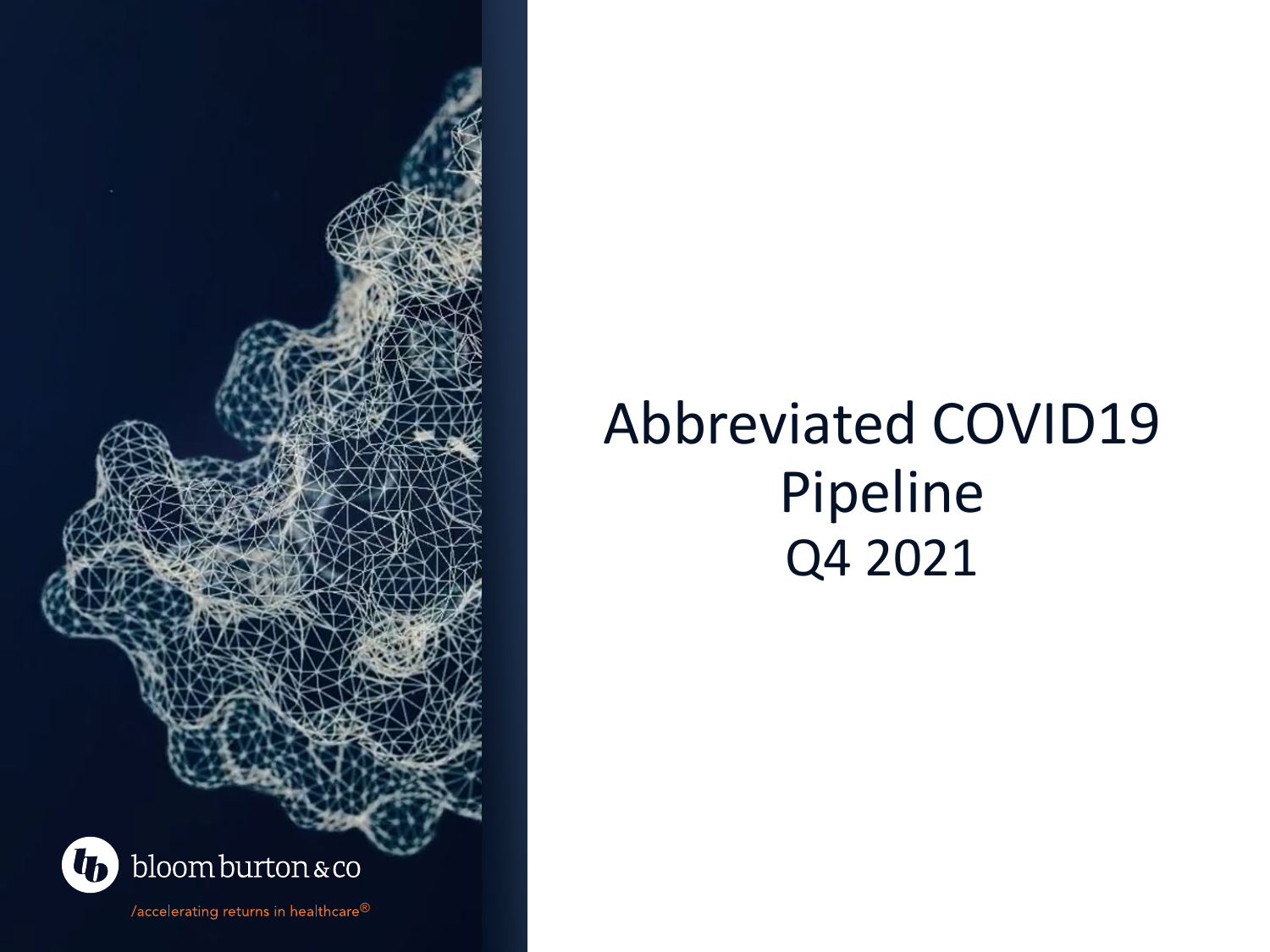#### Page 1 of 9

| <b>Asset</b>                           | <b>Company</b>                                                   | <b>Phase</b>          | <b>Highest Phase</b> | <b>Other Indication(s)</b>                                                                                                                     | <b>MOA</b>                                                                         |
|----------------------------------------|------------------------------------------------------------------|-----------------------|----------------------|------------------------------------------------------------------------------------------------------------------------------------------------|------------------------------------------------------------------------------------|
| Remdesivir                             | <b>Gilead Sciences</b>                                           | <b>Marketed</b>       | <b>Marketed</b>      | Ebola virus infections, Neurological<br>disorders                                                                                              | RNA replicase inhibitors                                                           |
| Favipiravir*                           | <b>FUJIFILM Toyama</b><br>Chemical / Appili<br>Therapeutics (NA) | Marketed<br>(limited) | Marketed             | Viral infections                                                                                                                               | RNA replicase inhibitors                                                           |
| Peginterferon alpha 2b<br>biosimilar   | Zydus Cadila                                                     | Marketed<br>(limited) | Marketed             | Hepatitis C, Hepatitis B, Condylomata<br>acuminata                                                                                             | Interferon alpha-2 replacements                                                    |
| Astodrimer                             | Starpharma                                                       | Marketed<br>(limited) | Marketed             | Bacterial vaginosis, viral infections                                                                                                          | Anion transport protein modulators,<br>Surface antigen modulators                  |
| Tocilizumab                            | Roche                                                            | Registered            | Marketed             | Drug hypersensitivity, Giant cell arteritis,<br>Giant lymph node hyperplasia,<br>Rheumatoid arthritis, Systemic<br>scleroderma                 | Interleukin 6 receptor antagonists                                                 |
| <b>Baricitinib</b>                     | <b>Incyte Corporation</b>                                        | Registered            | Marketed             | Atopic dermatitis, Rheumatoid arthritis,<br>Alopecia areata, Juvenile rheumatoid<br>arthritis, Systemic lupus erythematosus,<br><b>Uveitis</b> | Janus kinase 1 inhibitors, Janus<br>kinase-2 inhibitors, TYK2 kinase<br>inhibitors |
| <b>Bamlanivimab</b>                    | Abcellera / Eli Lilly                                            | Registered            | Registered           | N/A                                                                                                                                            | Neutralising mAb                                                                   |
| Etesevimab                             | Shanghai Junshi<br>Biosciences / Eli Lilly                       | Registered            | Registered           | N/A                                                                                                                                            | Neutralising mAb                                                                   |
| Dexamethasone oral<br>dissolvable film | <b>AcuCort</b>                                                   | Registered            | Registered           | Croup, Chemotherapy-induced nausea<br>and vomiting, Hypersensitivity                                                                           | Glucocorticoid receptor agonists,<br>Immunosuppressants                            |
| Aviptadil                              | NRx Pharmaceuticals                                              | Registered            | Registered           | Pulmonary sarcoidosis                                                                                                                          | Vasoactive intestinal peptide<br>replacements, Virus replication<br>inhibitors     |
| Regdanvimab                            | Celltrion                                                        | Registered            | Registered           | N/A                                                                                                                                            | Virus internalisation inhibitors                                                   |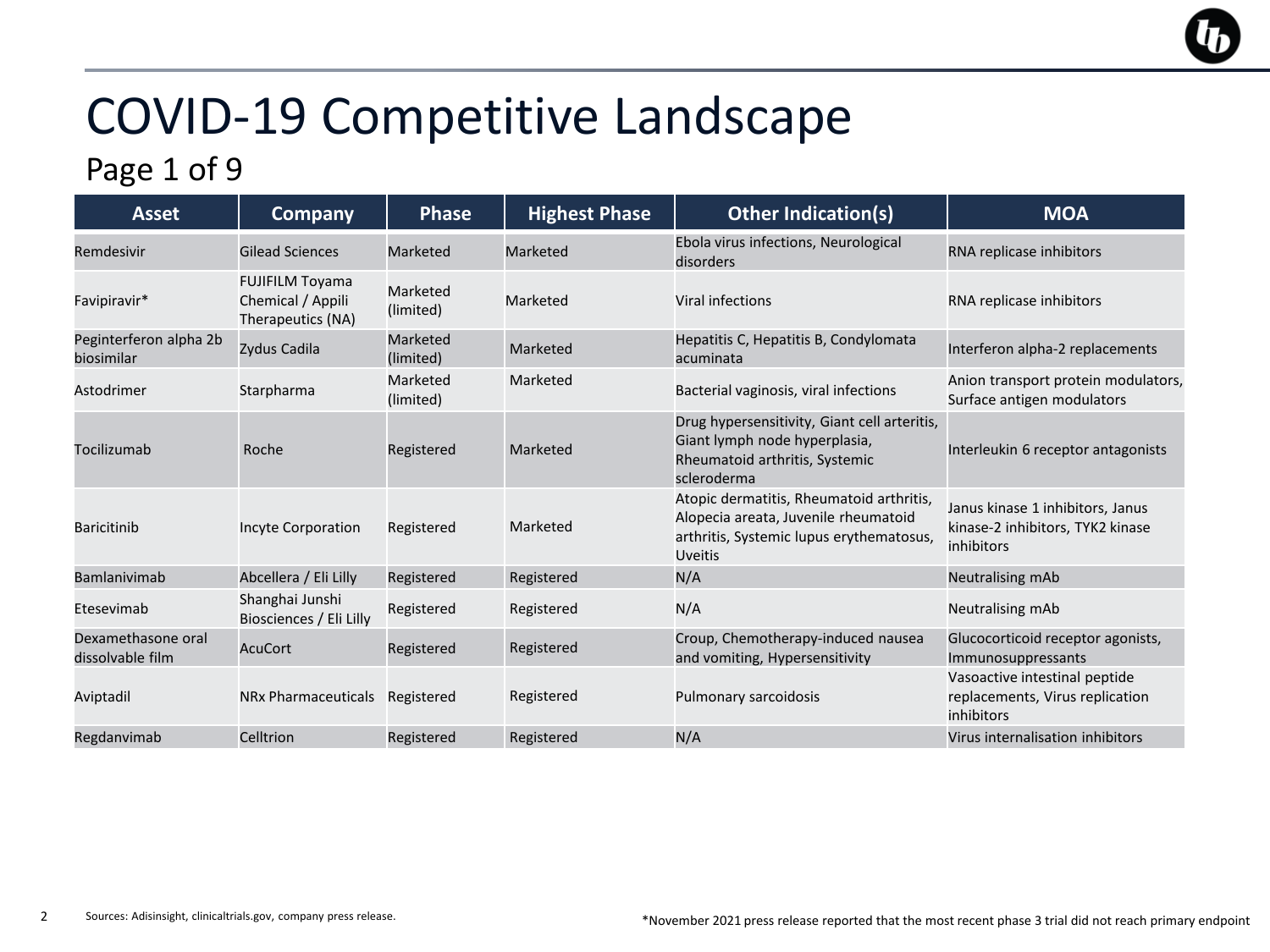#### Page 2 of 9

| <b>Asset</b>                  | <b>Company</b>                                | <b>Phase</b>    | <b>Highest Phase</b> | <b>Other Indication(s)</b>                                                                                                                                 | <b>MOA</b>                                                                                 |
|-------------------------------|-----------------------------------------------|-----------------|----------------------|------------------------------------------------------------------------------------------------------------------------------------------------------------|--------------------------------------------------------------------------------------------|
| Regdanvimab                   | Celltrion                                     | Registered      | Registered           | N/A                                                                                                                                                        | Virus internalisation inhibitors                                                           |
| Sotrovimab                    | Vir Biotechnology<br>/GlaxoSmithKline         | Registered      | Registered           | N/A                                                                                                                                                        | Virus internalisation inhibitors                                                           |
| Molnupiravir                  | Ridgeback<br><b>Biotherapeutics</b><br>/Merck | Registered      | Registered           | <b>Viral infections</b>                                                                                                                                    | Virus replication inhibitors                                                               |
| Levilimab                     | <b>Biocad</b>                                 | Registered      | Registered           | <b>Rheumatoid arthritis</b>                                                                                                                                | Interleukin 6 receptor antagonists                                                         |
| Proxalutamide                 | Suzhou Kintor<br><b>Pharmaceuticals</b>       | Registered      | Registered           | Prostate cancer, Breast cancer                                                                                                                             | ACE modulators, Androgen receptor<br>antagonists                                           |
| Casirivimab/ imdevimab        | Regeneron<br><b>Pharmaceuticals</b>           | Registered      | Registered           | N/A                                                                                                                                                        | Neutralising mAb                                                                           |
| 2 deoxy D glucose             | Dr Reddys<br>Laboratories                     | Registered      | Registered           | N/A                                                                                                                                                        | Virus replication inhibitors                                                               |
| Fostamatinib                  | Rigel Pharmaceuticals Preregistration         |                 | Marketed             | Idiopathic thrombocytopenic purpura,<br>Autoimmune haemolytic anaemia                                                                                      | Syk kinase inhibitors                                                                      |
| Anakinra                      | Swedish Orphan<br><b>Biovitrum</b>            | Preregistration | Marketed             | Rheumatoid arthritis, Cryopyrin-<br>associated periodic syndromes, Adult-<br>onset Still's disease, Juvenile rheumatoid<br>arthritis, Autoimmune disorders | Interleukin 1 receptor antagonists                                                         |
| Cilgavimab +<br>tixagevimab   | AstraZeneca                                   | Preregistration | Preregistration      | N/A                                                                                                                                                        | Virus internalisation inhibitors                                                           |
| PF 07321332 plus<br>ritonavir | Pfizer                                        | Preregistration | Preregistration      | N/A                                                                                                                                                        | Coronavirus-3C-like-proteinase<br>inhibitors, Cytochrome P 450<br>enzyme system inhibitors |
| Nitric oxide                  | SaNOtize Research<br>and Development          | Preregistration | Preregistration      | Tinea pedis, Sinusitis                                                                                                                                     | Immunomodulators                                                                           |
| <b>BRII 196</b>               | <b>Brii Biosciences</b>                       | Preregistration | Preregistration      | N/A                                                                                                                                                        | Virus internalisation inhibitors                                                           |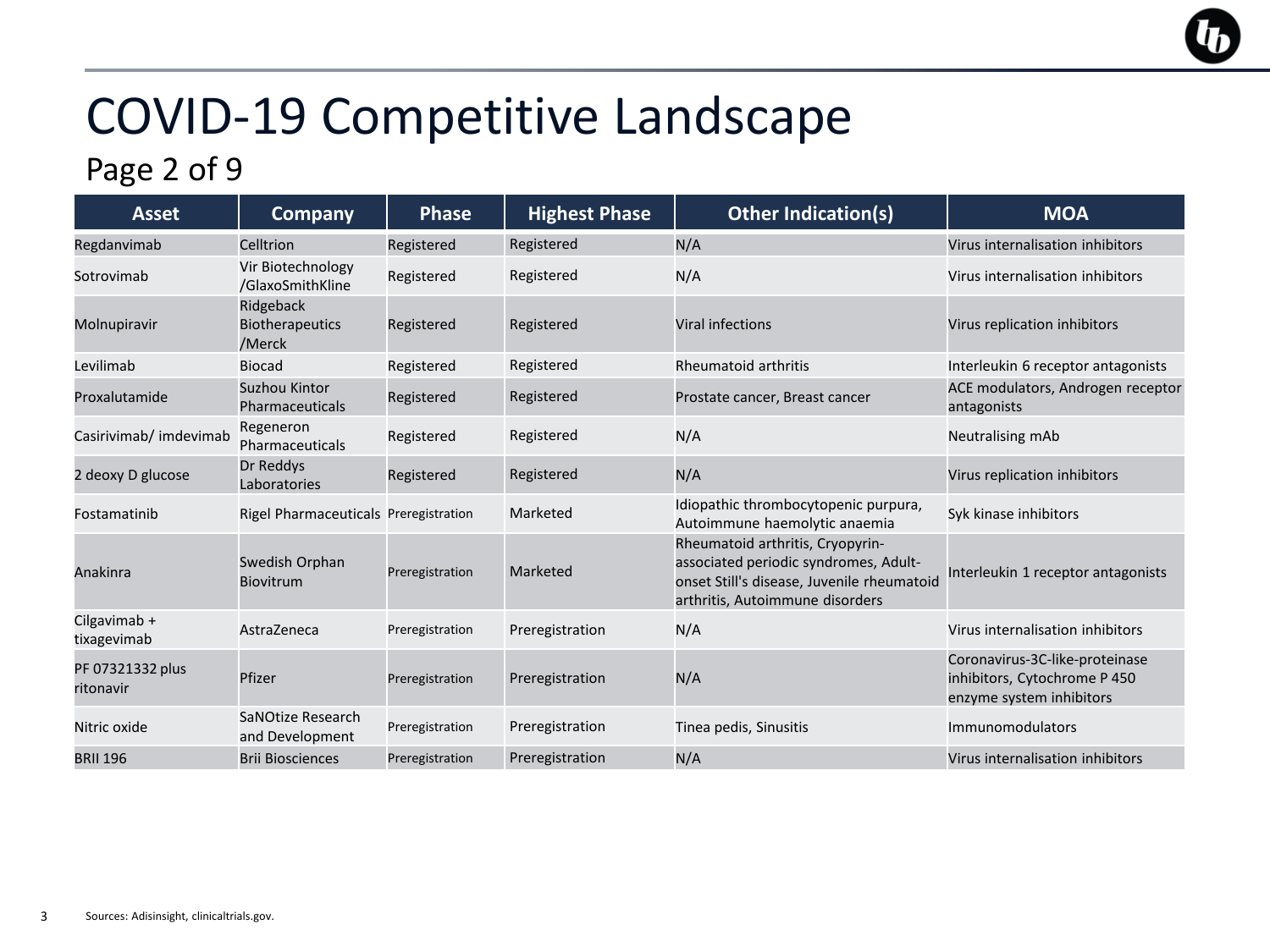#### Page 3 of 9

| <b>Asset</b>                   | <b>Company</b>               | <b>Phase</b>     | <b>Highest Phase</b> | <b>Other Indication(s)</b>                                                                                                                                                                                                           | <b>MOA</b>                                                                                                         |
|--------------------------------|------------------------------|------------------|----------------------|--------------------------------------------------------------------------------------------------------------------------------------------------------------------------------------------------------------------------------------|--------------------------------------------------------------------------------------------------------------------|
| <b>BRII 198</b>                | <b>Brii Biosciences</b>      | Preregistration  | Preregistration      | N/A                                                                                                                                                                                                                                  | Virus internalisation inhibitors                                                                                   |
| Leronlimab                     | CytoDyn                      | Preregistration  | Registered           | Breast cancer, HIV infections, COVID-19<br>pneumonia, GvHD, Solid tumours, NASH                                                                                                                                                      | CCR5 receptor antagonists, Virus<br>internalisation inhibitors                                                     |
| Ethyl eicosapentaenoic<br>acid | <b>Amarin Corporation</b>    | Phase III        | Marketed             | Hypertriglyceridaemia, Liver metastases,<br>Colorectal cancer                                                                                                                                                                        | Phospholipase A2 inhibitors,<br>Platelet aggregation inhibitors,<br>Diacylglycerol O acyltransferase<br>inhibitors |
| Lanadelumab                    | Takeda                       | Phase III        | Marketed             | Hereditary angioedema                                                                                                                                                                                                                | Plasma kallikrein inhibitors                                                                                       |
| Dapagliflozin                  | AstraZeneca                  | <b>Phase III</b> | Marketed             | Diabetes, Chronic heart failure,<br>Cardiovascular disorders, Renal failure                                                                                                                                                          | Sodium-glucose transporter 2<br>inhibitors                                                                         |
| Enoxaparin sodium              | Sanofi                       | Phase III        | Marketed             | Thrombosis, Unstable angina pectoris,<br>Thromboembolism, Myocardial<br>infarction, Embolism                                                                                                                                         | Factor Xa inhibitors, Thrombin<br>inhibitors                                                                       |
| Canakinumab                    | <b>Novartis</b>              | Phase III        | Marketed             | Cryopyrin-associated periodic syndromes,<br>Juvenile rheumatoid arthritis, Familial<br>autosomal dominant periodic fever,<br>Adult-onset Still's disease, Familial<br>Mediterranean fever, Gouty arthritis,<br>Peroxisomal disorders | Interleukin 1 beta inhibitors                                                                                      |
| Artesunate/pyronaridine        | Shin Poong<br>Pharmaceutical | Phase III        | Marketed             | Malaria                                                                                                                                                                                                                              | Free radical stimulants, Hemozoin<br>inhibitors                                                                    |
| Remestemcel-L                  | Mesoblast                    | <b>Phase III</b> | Marketed             | Graft-versus-host disease, Epidermolysis<br>bullosa, Crohn's disease, Back pain                                                                                                                                                      | Cell replacements                                                                                                  |
| Siltuximab                     | <b>EUSA Pharma</b>           | Phase III        | Marketed             | Giant lymph node hyperplasia, Multiple<br>myeloma                                                                                                                                                                                    | Interleukin 6 inhibitors                                                                                           |
| Immune globulin 10%            | Octapharma                   | <b>Phase III</b> | Marketed             | Idiopathic thrombocytopenic purpura,<br>Dermatomyositis, Chronic inflammatory<br>demyelinating polyradiculoneuropathy                                                                                                                | Immunostimulants, Amyloid beta-<br>protein inhibitors                                                              |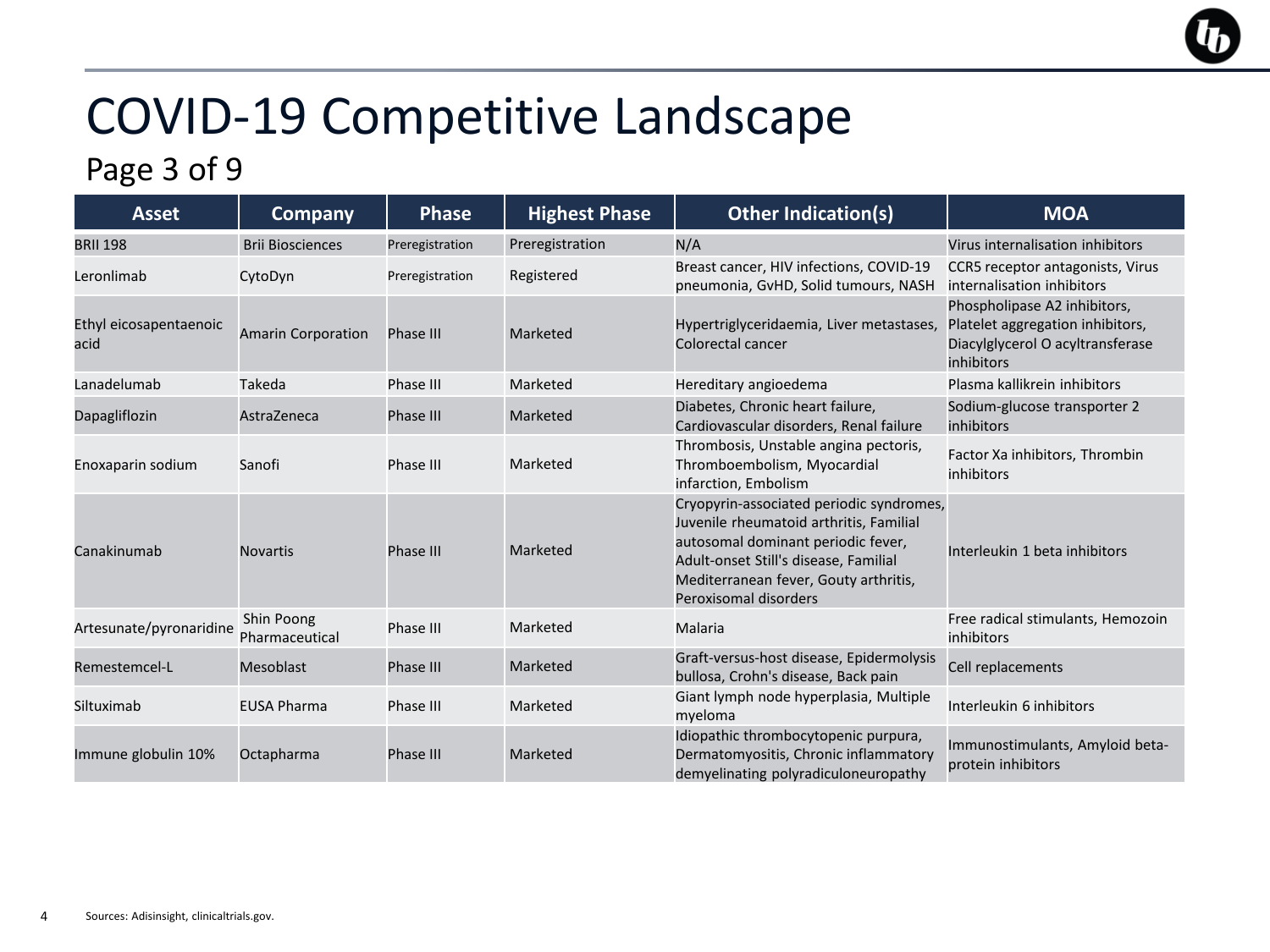#### Page 4 of 9

| <b>Asset</b>           | <b>Company</b>                 | <b>Phase</b>     | <b>Highest Phase</b> | <b>Other Indication(s)</b>                                                                                | <b>MOA</b>                                                                                                                       |
|------------------------|--------------------------------|------------------|----------------------|-----------------------------------------------------------------------------------------------------------|----------------------------------------------------------------------------------------------------------------------------------|
| Ciclesonide            | Covis Pharma                   | Phase III        | Marketed             | Asthma, Allergic rhinitis, Seasonal allergic Immunosuppressants,<br>rhinitis, Perennial allergic rhinitis | Glucocorticoid receptor agonists                                                                                                 |
| Glutathione/inosine    | <b>BAM</b>                     | Phase III        | Marketed             | Hepatitis B, Hepatitis C                                                                                  | Immunomodulators, Nerve growth<br>factor stimulants, Virus replication<br>inhibitors                                             |
| Nitazoxanide           | <b>Romark Laboratories</b>     | Phase III        | Marketed             | Protozoan infections, Helminthiasis,<br>Giardiasis, Cryptosporidiosis                                     | Oxidoreductase inhibitors, HN<br>protein inhibitors, Receptor protein-<br>tyrosine kinase modulators, EIF-2<br>kinase modulators |
| Cadi 05                | Cadila<br>Pharmaceuticals      | Phase III        | Marketed             | Leprosy, Non-small cell lung cancer                                                                       | Heat-killed mycobacterim indicus<br>pranii                                                                                       |
| AT 527                 | Atea Pharmaceuticals Phase III |                  | Phase III            | N/A                                                                                                       | DNA-directed RNA polymerase<br>inhibitors, Hepatitis C virus NS 5<br>protein inhibitors                                          |
| <b>Bucillamine</b>     | <b>Revive Therapeutics</b>     | Phase III        | Phase III            | Gout, Cystinuria                                                                                          | Chelating agents,<br>Immunomodulators, Virus<br>internalisation inhibitors                                                       |
| Metformin glycinate    | Laboratorios Silanes           | <b>Phase III</b> | Phase III            | Type 2 diabetes mellitus                                                                                  | AMP activated protein kinase<br>stimulants, Gluconeogenesis<br>inhibitors                                                        |
| Sabizabulin            | Veru Healthcare                | Phase III        | Phase III            | Prostate cancer                                                                                           | Tubulin inhibitors, Tubulin<br>polymerisation inhibitors                                                                         |
| Interferon beta 1a     | Synairgen                      | Phase III        | Phase III            | <b>COPD</b>                                                                                               | Immunostimulants, Interferon beta-<br>1a replacements                                                                            |
| C <sub>21</sub>        | Vicore Pharma                  | Phase III        | Phase III            | Idiopathic pulmonary fibrosis, Raynaud's<br>disease                                                       | Angiotensin type 2 receptor<br>agonists                                                                                          |
| Tocilizumab biosimilar | <b>AryoGen Pharmed</b>         | Phase III        | Phase III            | <b>Rheumatoid arthritis</b>                                                                               | Immunosuppressants, Interleukin 6<br>receptor antagonists                                                                        |
| <b>IMM 101</b>         | Immodulon<br>Therapeutics      | Phase III        | Phase III            | Pancreatic cancer, Melanoma, Colorectal<br>cancer, Cancer                                                 | Dendritic cell stimulants                                                                                                        |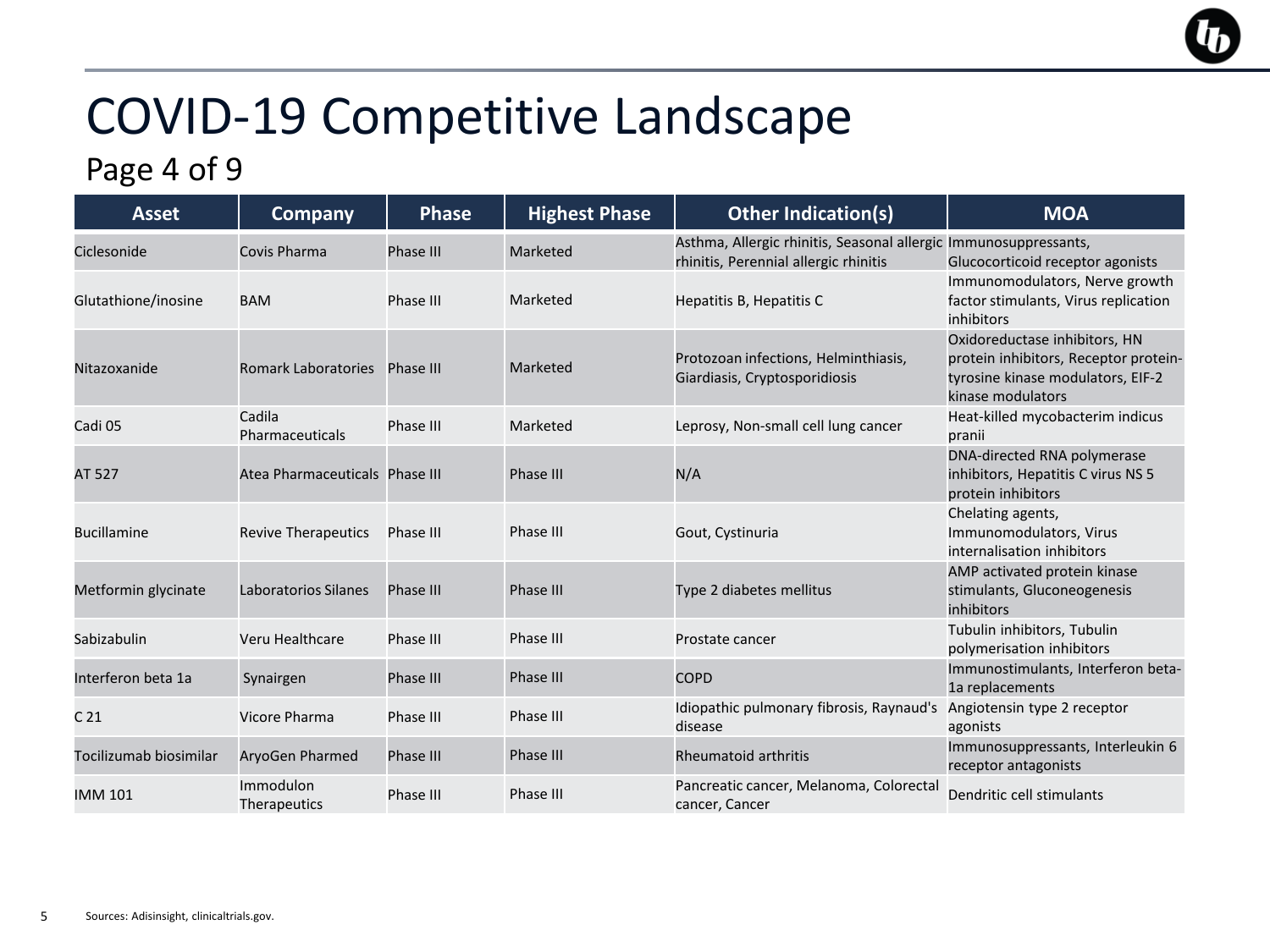#### Page 5 of 9

| <b>Asset</b>                                | <b>Company</b>                  | <b>Phase</b>     | <b>Highest Phase</b> | <b>Other Indication(s)</b>                                                | <b>MOA</b>                                                                  |
|---------------------------------------------|---------------------------------|------------------|----------------------|---------------------------------------------------------------------------|-----------------------------------------------------------------------------|
| Peginterferon lambda 1a BioPharmaceuticals, | Eiger<br>Inc.                   | Phase III        | Phase III            | <b>Hepatitis D</b>                                                        | Interleukin 29 receptor agonists                                            |
| Traneurocin                                 | <b>NeuroActiva</b>              | Phase III        | Phase III            | Alzheimer's disease                                                       | Neurogenesis stimulants                                                     |
| <b>Brensocatib</b>                          | AstraZeneca                     | Phase III        | Phase III            | Bronchiectasis, Chronic obstructive<br>pulmonary disease, Cystic fibrosis | Dipeptidyl peptidase I inhibitors                                           |
| Zilucoplan                                  | <b>UCB</b>                      | Phase III        | Phase III            | Myasthenia gravis, Amyotrophic lateral<br>sclerosis                       | Complement C5 inhibitors                                                    |
| Sarconeos                                   | <b>Biophytis</b>                | <b>Phase III</b> | Phase III            | Muscular atrophy, Duchenne muscular<br>dystrophy                          | Proto-oncogene protein c-mas-1<br>agonists                                  |
| XC 221                                      | Pharmenterprises                | Phase III        | Phase III            | Respiratory tract infections, Influenza<br>virus infections               | Undefined mechanism                                                         |
| Oplunofusp                                  | Ansun Biopharma                 | Phase III        | Phase III            | Parainfluenza virus infections, Influenza<br>virus infections             | Virus internalisation inhibitors                                            |
| Vilobelimab                                 | InflaRx                         | Phase III        | Phase III            | Hidradenitis suppurativa, Squamous cell<br>cancer, Pyoderma gangrenosum   | Complement C5a inhibitors                                                   |
| <b>SAB 185</b>                              | <b>SAB Biotherapeutics</b>      | Phase III        | Phase III            | N/A                                                                       | IgG from immunized bovine                                                   |
| Eicosapentaenoic acid                       | <b>SLA Pharma</b>               | Phase III        | Phase III            | Familial adenomatous polyposis,<br>Ulcerative colitis, Colorectal cancer  | Arachidonic acid modulators                                                 |
| TY 027                                      | Tychan                          | Phase III        | Phase III            | N/A                                                                       | Neutralizing mAb                                                            |
| Ensovibep                                   | Molecular Partners AG Phase III |                  | Phase III            | N/A                                                                       | Tri-specific DARPin                                                         |
| CM 4620                                     | CalciMedica                     | Phase III        | Phase III            | Pancreatitis                                                              | <b>CRAC calcium channel inhibitor</b>                                       |
| Mavrilimumab                                | Kiniksa<br>Pharmaceuticals      | Phase III        | Phase III            | Inflammation, Giant cell arteritis                                        | Granulocyte-macrophage colony<br>stimulating factor receptor<br>antagonists |
| Novaferon                                   | Genova Biotech<br>Company       | Phase III        | Phase III            | Colorectal cancer                                                         | Interferon replacements                                                     |
| Nafamostat                                  | Chong Kun Dang                  | Phase III        | Phase III            | N/A                                                                       | Serine endopeptidase inh.                                                   |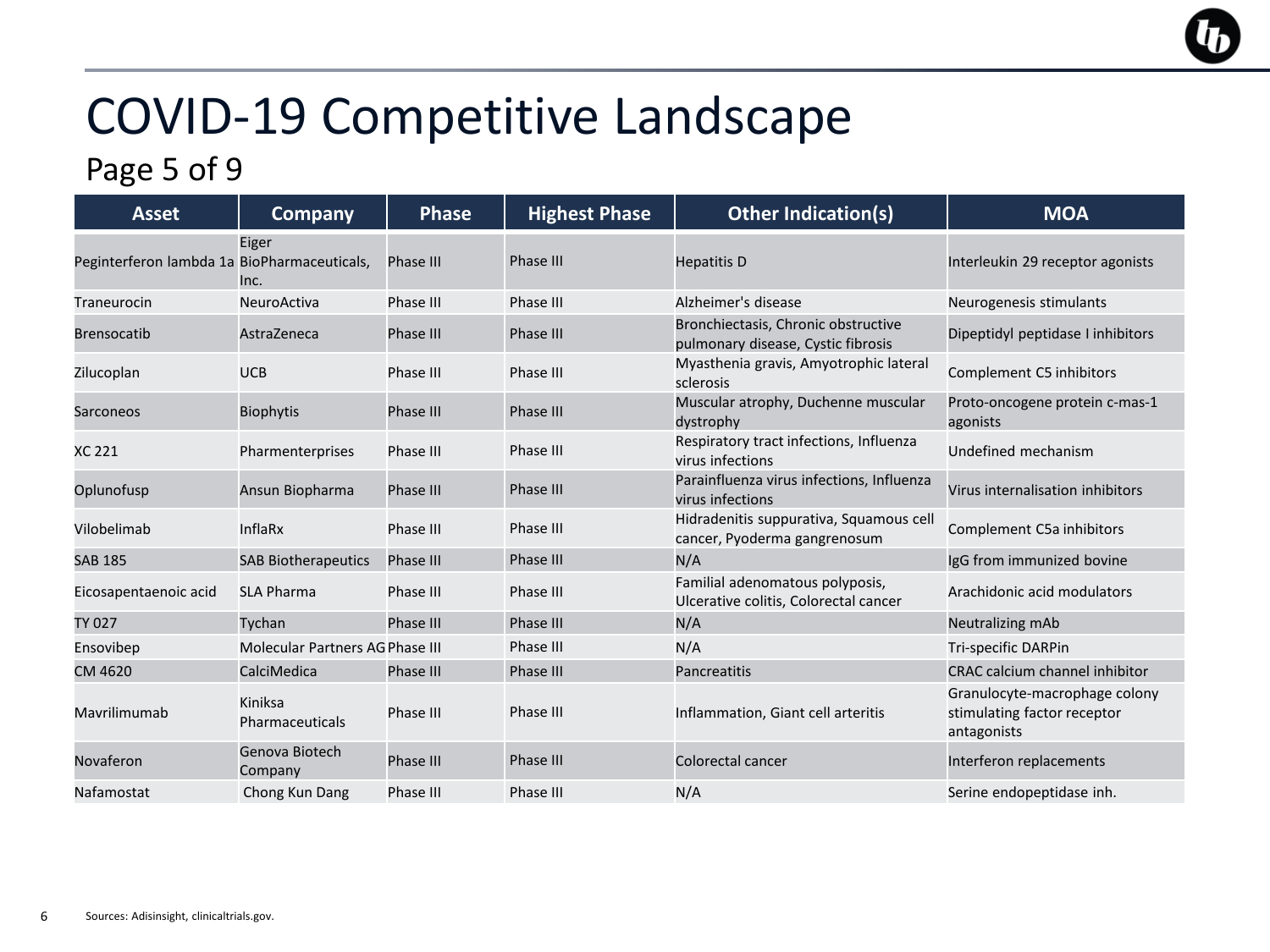#### Page 6 of 9

| <b>Asset</b>                                       | <b>Company</b>                    | <b>Phase</b>     | <b>Highest Phase</b> | <b>Other Indication(s)</b>                                                                                          | <b>MOA</b>                                                                          |
|----------------------------------------------------|-----------------------------------|------------------|----------------------|---------------------------------------------------------------------------------------------------------------------|-------------------------------------------------------------------------------------|
| Tradipitant                                        | Vanda<br><b>Pharmaceuticals</b>   | <b>Phase III</b> | Phase III            | Motion sickness, Gastroparesis, Atopic<br>dermatitis                                                                | Neurokinin 1 receptor antagonists                                                   |
| COVID-2019 immune<br>globulins                     | Emergent<br><b>BioSolutions</b>   | Phase III        | Phase III            | N/A                                                                                                                 | Polyclonal IgG                                                                      |
| Camostat mesilate                                  | Daewoong<br>Pharmaceutical        | <b>Phase III</b> | Phase III            | N/A                                                                                                                 | Peptide hydrolase inhibitors, Virus<br>internalisation inhibitors                   |
| Reparixin                                          | Dompe Farmaceutici                | Phase III        | Phase III            | Delayed graft function, Breast cancer,<br>Fatigue, Liver transplant                                                 | Interleukin 8A/B receptor<br>antagonists                                            |
| Anti-SARS-CoV-2<br>hyperimmune globulin<br>therapy | Grifols                           | <b>Phase III</b> | Phase III            | N/A                                                                                                                 | Polyclonal antibodies                                                               |
| Pamapimod/pioglitazone Kinarus AG                  |                                   | Phase III        | Phase III            | Wet age-related macular degeneration,<br>Idiopathic pulmonary fibrosis                                              | P38 mitogen-activated protein<br>kinase inhibitors, PPAR gamma<br>agonists          |
| Carrimycin                                         | Shenyang Tonglian<br>Group        | <b>Phase III</b> | Phase III            | Head and neck cancer                                                                                                | Protein 50S ribosomal subunit<br>inhibitors                                         |
| Anti-COVID-2019<br>immune globulins                | Kowsar Biotechnology Phase III    |                  | Phase III            | N/A                                                                                                                 | Rabbit polyclonal antibody                                                          |
| Lenzilumab                                         | Humanigen                         | <b>Phase III</b> | Preregistration      | Cytokine release syndrome, Chronic<br>myelomonocytic leukaemia, Drug<br>hypersensitivity, B-cell lymphoma           | Granulocyte macrophage colony<br>stimulating factor antagonists                     |
| Plitidepsin                                        | PharmaMar                         | Phase III        | Registered           | Multiple myeloma, Non-Hodgkin's<br>lymphoma, T-cell lymphoma,                                                       | Cyclic depsipeptide binding eEF1A2,<br>inhibits VEGF, trigger cytochrome c          |
| Sargramostim                                       | <b>Partner Therapeutics</b>       | Phase II/III     | Marketed             | Neutropenia, Bone marrow disorders,<br>Acute radiation syndrome, Pneumococca<br>infections, Stem cell mobilisation, | Granulocyte macrophage colony<br>stimulating factor                                 |
| Alteplase                                          | Boehringer Ingelheim Phase II/III |                  | Marketed             | Myocardial infarction, Pulmonary<br>embolism, Stroke, Catheter thrombosis                                           | Fibrinolytic agents, Plasminogen<br>activator stimulants, Plasminogen<br>activators |
| Metenkefalin/tridecactid                           | Farmacija                         | Phase II/III     | Marketed             | Multiple sclerosis, Asthma                                                                                          | Alpha melanocyte stimulating<br>hormone derivatives                                 |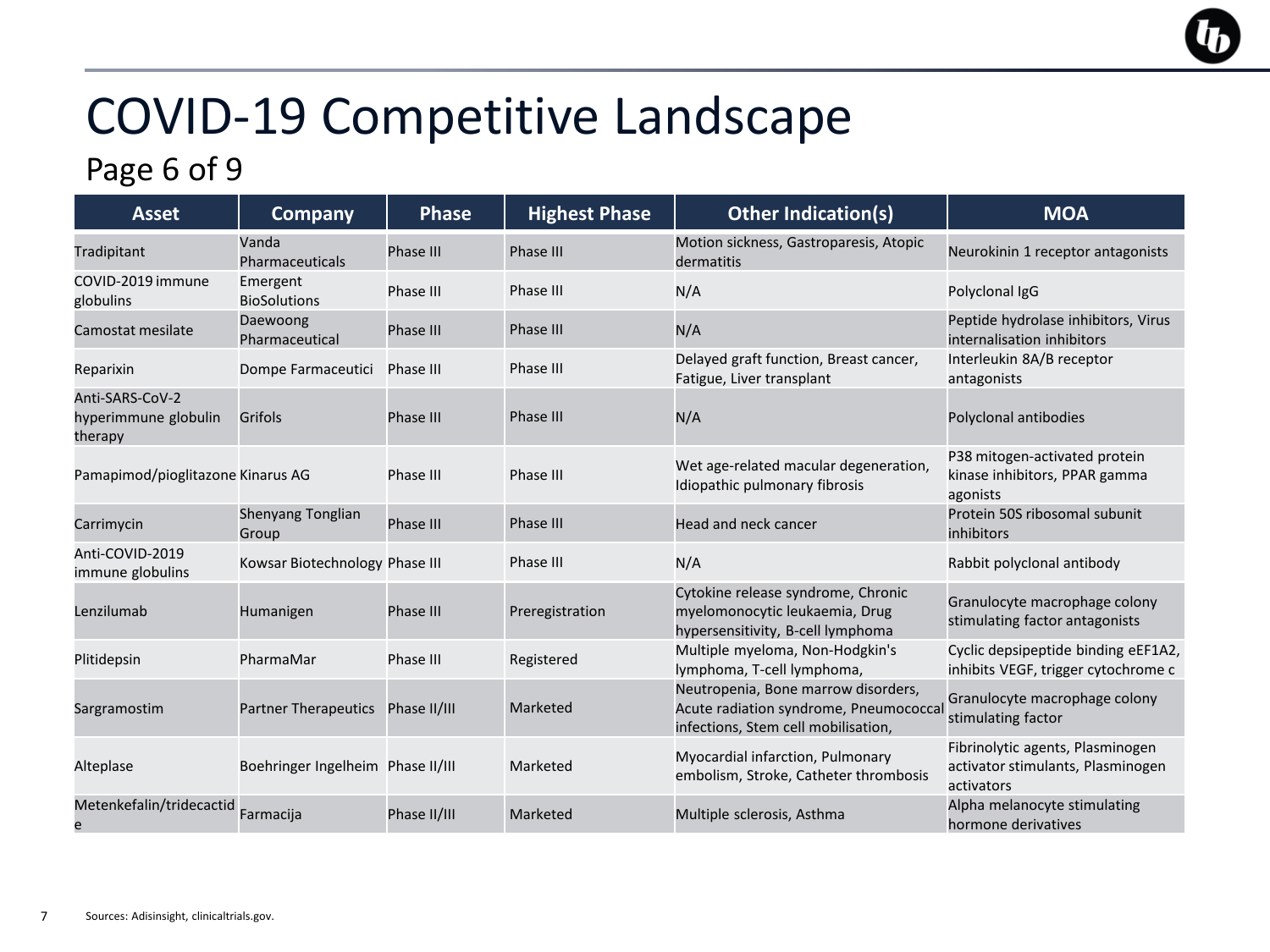### Page 7 of 9

| <b>Asset</b>                        | <b>Company</b>                          | <b>Phase</b> | <b>Highest Phase</b> | <b>Other Indication(s)</b>                                                                    | <b>MOA</b>                                                                                 |
|-------------------------------------|-----------------------------------------|--------------|----------------------|-----------------------------------------------------------------------------------------------|--------------------------------------------------------------------------------------------|
| Goflikicept                         | <b>TRPHARM</b>                          | Phase II/III | Phase II/III         | Pericarditis                                                                                  | Interleukin 1 beta inhibitors                                                              |
| BI 767551                           | Boehringer Ingelheim Phase II/III       |              | Phase II/III         | N/A                                                                                           | Neutralizing mAb                                                                           |
| <b>ADG 20</b>                       | <b>Adagio Therapeutics</b>              | Phase II/III | Phase II/III         | N/A                                                                                           | Spike targeting mAb                                                                        |
| Emvododstat                         | <b>PTC Therapeutics</b>                 | Phase II/III | Phase II/III         | N/A                                                                                           | Dihydroorotate dehydrogenase<br>inhibitors                                                 |
| <b>EDP 1815</b>                     | <b>Evelo Biosciences</b>                | Phase II/III | Phase II/III         | Psoriasis, Atopic dermatitis                                                                  | Microbiome modulators,<br>Immunomodulators                                                 |
| Vidofludimus calcium                | Immunic                                 | Phase II/III | Phase II/III         | Multiple sclerosis, Ulcerative colitis,<br>Crohn's disease, Primary sclerosing<br>cholangitis | Dihydroorotate dehydrogenase<br>inhibitors                                                 |
| BDB <sub>1</sub>                    | Beijing Defengrei<br>Biotechnology      | Phase II/III | Phase II/III         | Hidradenitis suppurativa                                                                      | Complement C5a inhibitors                                                                  |
| <b>TRV 027</b>                      | Trevena                                 | Phase II/III | Phase II/III         | <b>Blood coagulation disorders</b>                                                            | Angiotensin type 1 receptor<br>antagonists                                                 |
| Angiotensin 17                      | Constant Therapeutics Phase II/III      |              | Phase II/III         | Preclinical only                                                                              | Proto-oncogene protein c-mas-1<br>agonists                                                 |
| Meplazumab                          | Pacific Meinuoke Bio-<br>pharmaceutical | Phase II/III | Phase II/III         | Preclinical only                                                                              | CD147 targeting mAb                                                                        |
| <b>RESP 301</b>                     | Thirty respiratory                      | Phase II/III | Phase II/III         | <b>Respiratory tract infections</b>                                                           | Sustained nitric oxide                                                                     |
| Sulforafan alfadex                  | Evgen Pharma                            | Phase II/III | Phase II/III         | Breast cancer, Subarachnoid<br>haemorrhage                                                    | Histone deacetylase inhibitors, NrF-<br>2 stimulants, Wnt signalling<br>pathway modulators |
| S 217622                            | Shionogi                                | Phase II/III | Phase II/III         | N/A                                                                                           | Coronavirus-3C-like-proteinase<br>inhibitors                                               |
| FP 025                              | Foresee<br>Pharmaceuticals              | Phase II/III | Phase II/III         | Asthma                                                                                        | Matrix metalloproteinase 12<br>inhibitors                                                  |
| Sargramostim inhalation Nobelpharma |                                         | Phase II/III | Phase II/III         | N/A                                                                                           | Granulocyte colony stimulating<br>factor stimulants,                                       |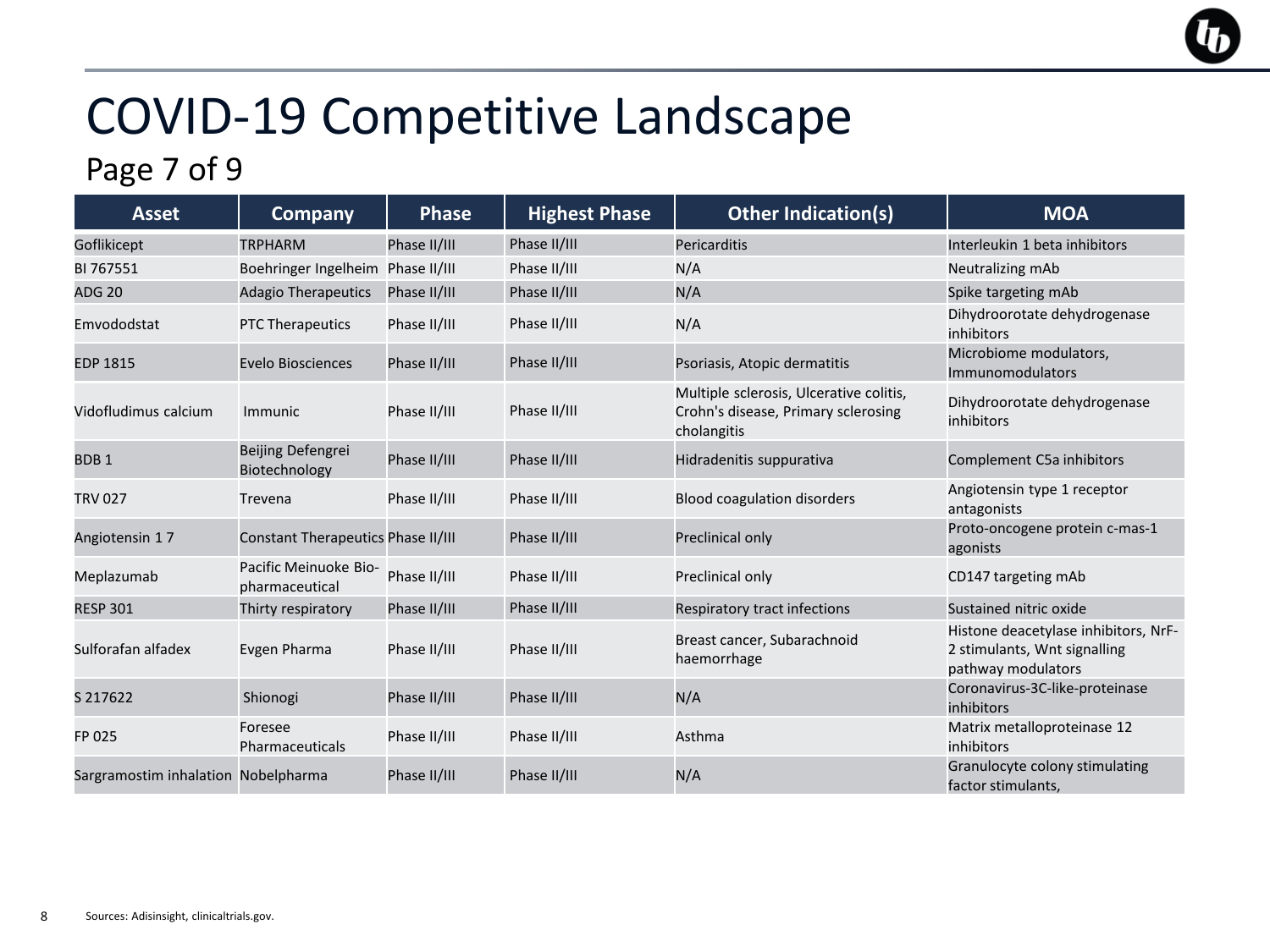#### Page 8 of 9

| <b>Asset</b>         | <b>Company</b>                     | <b>Phase</b> | <b>Highest Phase</b> | <b>Other Indication(s)</b>                                           | <b>MOA</b>                                                                             |
|----------------------|------------------------------------|--------------|----------------------|----------------------------------------------------------------------|----------------------------------------------------------------------------------------|
| <b>EB05</b>          | Edesa Biotech                      | Phase II/III | Phase II/III         | <b>Rheumatoid arthritis</b>                                          | Toll-like receptor 4 antagonists                                                       |
| Opaganib             | RedHill Biopharma                  | Phase II/III | Phase II/III         | Prostate cancer, Cholangiocarcinoma,<br>Multiple myeloma             | Sphingosine kinase inhibitors                                                          |
| MAD 0004J08          | <b>Toscana Life Sciences</b>       | Phase II/III | Phase II/III         | N/A                                                                  | Neutralizing mAb                                                                       |
| <b>INM 005</b>       | Inmunova                           | Phase II/III | Phase II/III         | N/A                                                                  | Equine serum antibodies                                                                |
| <b>XAV 19</b>        | Xenothera                          | Phase II/III | Phase II/III         | N/A                                                                  | Polyclonal antibodies                                                                  |
| Upamostat            | RedHill Biopharma                  | Phase II/III | Phase II/III         | Pancreatic cancer, Breast cancer,                                    | Serine endopeptidase inhibitors,<br>Urokinase-type plasminogen<br>activator inhibitors |
| AB 201               | ARCA biopharma Inc                 | Phase II/III | Phase II/III         | Preclinical only                                                     | Angiogenesis inhibitors, Tissue<br>factor-factor VIIa complex inhibitors               |
| Niclosamide capsules | <b>ANA Therapeutics</b>            | Phase II/III | Phase II/III         | N/A                                                                  | Mitochondrial oxidative<br>phosphorylation uncouplers,                                 |
| Nangibotide          | Inotrem                            | Phase II/III | Phase II/III         | Septic shock                                                         | <b>TREML1 protein inhibitors</b>                                                       |
| <b>BGP 15</b>        | Mitochon<br>Technologies           | Phase II/III | Phase II/III         | Insulin resistance, Sinus tachycardia                                | JNK mitogen-activated protein<br>kinase inhibitors                                     |
| SCTA <sub>01</sub>   | Sinocelltech                       | Phase II/III | Phase II/III         | N/A                                                                  | Antibody-dependent cell<br>cytotoxicity                                                |
| <b>ABP 300</b>       | <b>Abpro Therapeutics</b>          | Phase II/III | Phase II/III         | N/A                                                                  | Neutralizing mAb                                                                       |
| Tempol               | <b>Adamis</b><br>Pharmaceuticals   | Phase II/III | Phase III            | Radiodermatitis                                                      | <b>Antioxidants</b>                                                                    |
| Invimestrocel        | Athersys                           | Phase II/III | Phase III            | Stroke, GvHD, Myocardial infarction,<br>ARDS, Multiple organ failure | Cell replacements                                                                      |
| Zavegepant           | Biohaven<br><b>Pharmaceuticals</b> | Phase II/III | Phase III            | Migraine, Allergic asthma                                            | Calcitonin gene-related peptide<br>receptor antagonists                                |
| Olokizumab           | R-Pharm                            | Phase II/III | Phase III            | <b>Rheumatoid arthritis</b>                                          | Interleukin 6 inhibitors                                                               |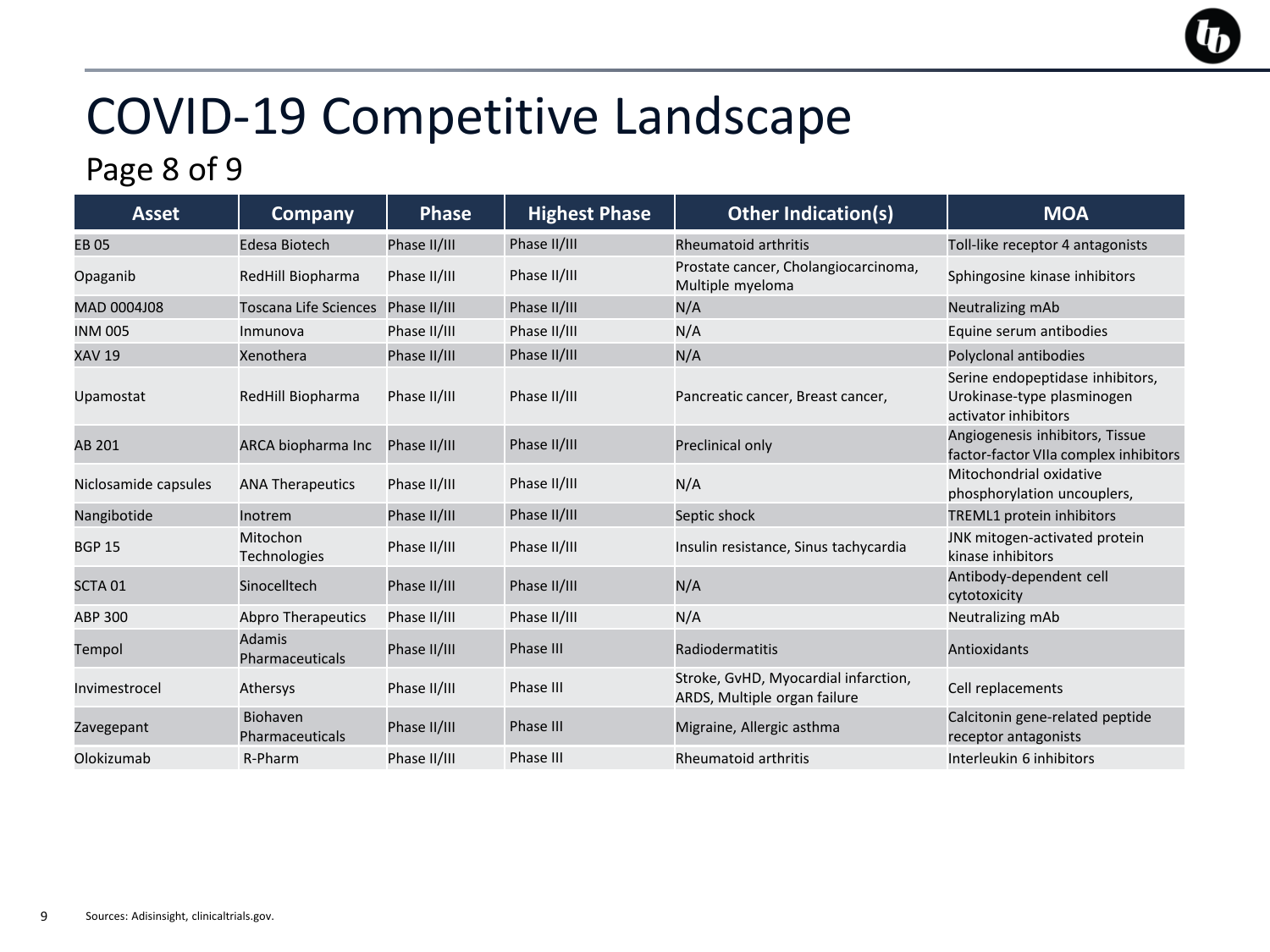#### Page 9 of 9

| <b>Asset</b>    | <b>Company</b>                     | <b>Phase</b> | <b>Highest Phase</b> | <b>Other Indication(s)</b>                                                                                       | <b>MOA</b>                                                                    |
|-----------------|------------------------------------|--------------|----------------------|------------------------------------------------------------------------------------------------------------------|-------------------------------------------------------------------------------|
| Apabetalone     | Resverlogix<br>Corporation         | Phase II/III | Phase III            | Low HDL cholesterol, Acute coronary<br>syndromes, Atherosclerosis, COVID 2019<br>infections, Prediabetic state   | Bromodomain and extraterminal<br>domain protein inhibitors                    |
| Pamrevlumab     | FibroGen                           | Phase II/III | Phase III            | Duchenne muscular dystrophy, Idiopathic Connective tissue growth factor<br>pulmonary fibrosis, Pancreatic cancer | inhibitors                                                                    |
| Sodium pyruvate | Emphycorp                          | Phase II/III | Phase III            | Interstitial lung diseases, Influenza virus<br>infections                                                        | Reactive oxygen species inhibitors,<br>Interleukin 6 inhibitors               |
| DMI 9523        | Ampio<br>Pharmaceuticals           | Phase II/III | Phase III            | Osteoarthritis                                                                                                   | Cytokine inhibitors,<br>Immunomodulators, Inflammation<br>mediator inhibitors |
| Ravidasvir      | Presidio<br><b>Pharmaceuticals</b> | Phase II/III | Registered           | Hepatitis C                                                                                                      | Hepatitis C virus NS 5 protein<br>inhibitors                                  |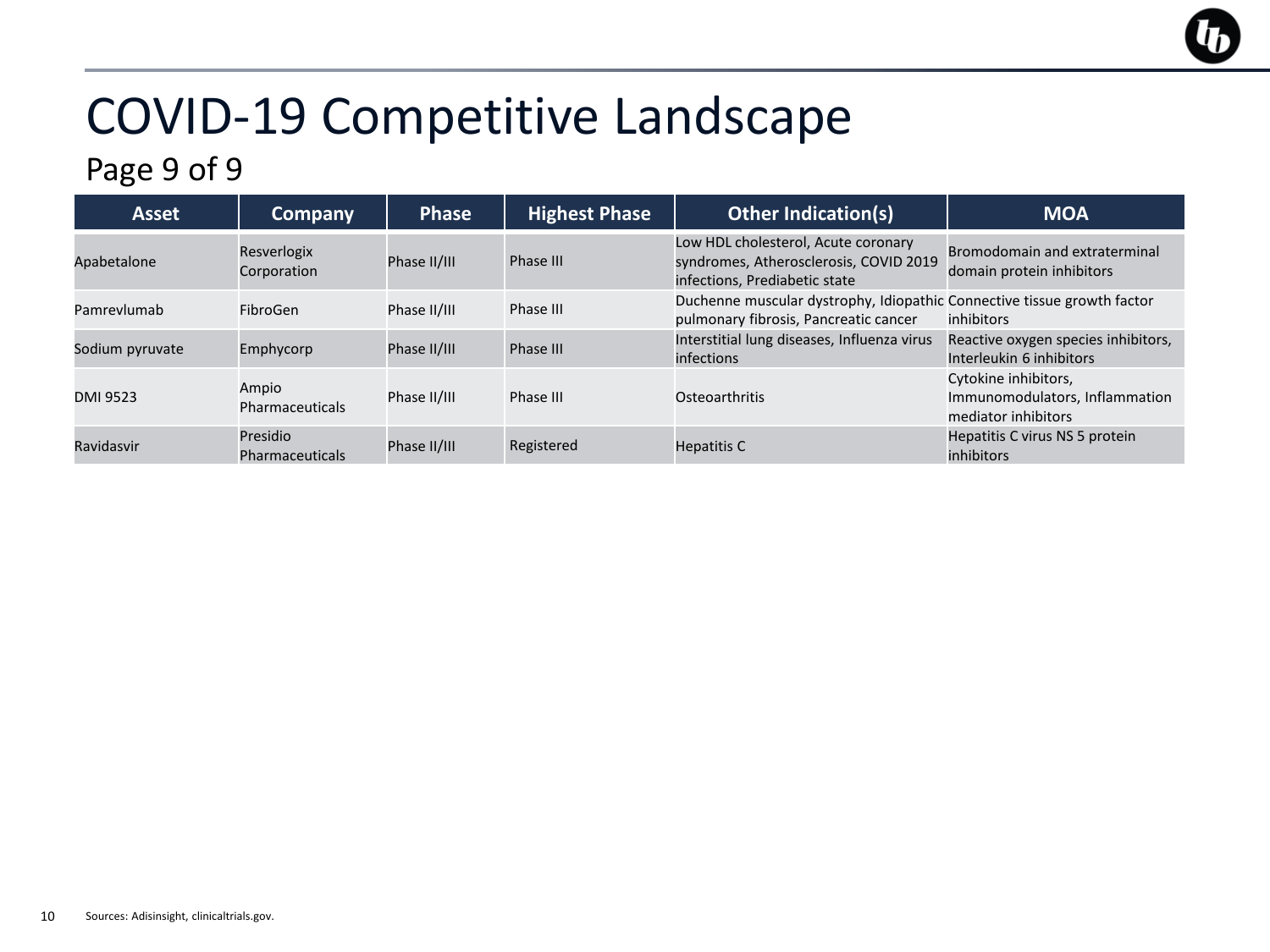## Select COVID-19 Program Failures

#### Page 1 of 1

| <b>Asset</b>  | <b>Company</b>                       | <b>Phase</b> | <b>Notes</b>                                | <b>MOA</b>                                                                  |
|---------------|--------------------------------------|--------------|---------------------------------------------|-----------------------------------------------------------------------------|
| Ravulizumab   | Alexion Pharmaceuticals Phase III    |              | Lack of efficacy at interim                 | Complement C5 inhibitors                                                    |
| Ruxolitinib   | <b>Incyte Corporation</b>            | Phase III    | Did not meet primary endpoint               | Janus kinase 1 inhibitors, Janus kinase-2<br>inhibitors                     |
| Apremilast    | Amgen                                | Phase II     | Discontinued for futility                   | Type 4 cyclic nucleotide<br>phosphodiesterase inhibitors                    |
| Sarilumab     | Regeneron<br><b>Pharmaceuticals</b>  | Phase III    | Did not meet primary or secondary endpoints | Interleukin 6 receptor antagonists                                          |
| Mupadolimab   | <b>Corvus Pharmaceuticals</b>        | Phase III    | Discontinued for business reasons           | CD73 targeting mAb                                                          |
| MK 7110       | Oncolmmune / Merck                   | Phase III    | Discontinued for business reasons           | NF-kappa B inhibitors,<br>Immunomodulators, SIGLEC10 protein<br>inhibitors  |
| Losmapimod    | <b>Fulcrum Therapeutics</b>          | Phase III    | Discontinued for business reasons           | P38 mitogen-activated protein kinase<br>inhibitors, DUX4 protein inhibitors |
| CoVIg 19      | Takeda                               | Phase III    | Did not meet endpoints                      | Polyclonal antibodies from serum                                            |
| ABX 464       | Abivax                               | Phase II/III | Did not display efficacy                    | RNA cap-binding protein modulators                                          |
| Pacritinib    | CTI Biopharma                        | Phase II     | Did not achieve statistical significance    | JAK2 and FLT3 inhibitor                                                     |
| Piclidenoson  | Can-Fite Biopharma                   | Phase II     | Discontinued for business reasons           | A3AR agonist                                                                |
| Acalabrutinib | Acerta Pharma/<br>AstraZeneca        | Phase II     | Discontinued due to lack of efficacy        | <b>BTK</b> inhibitor                                                        |
| Merimepodib   | ViralClear<br><b>Pharmaceuticals</b> | Phase II     | Discontinued due to safety concerns         | Inosine monophosphate dehydrogenase<br>inhibitor                            |